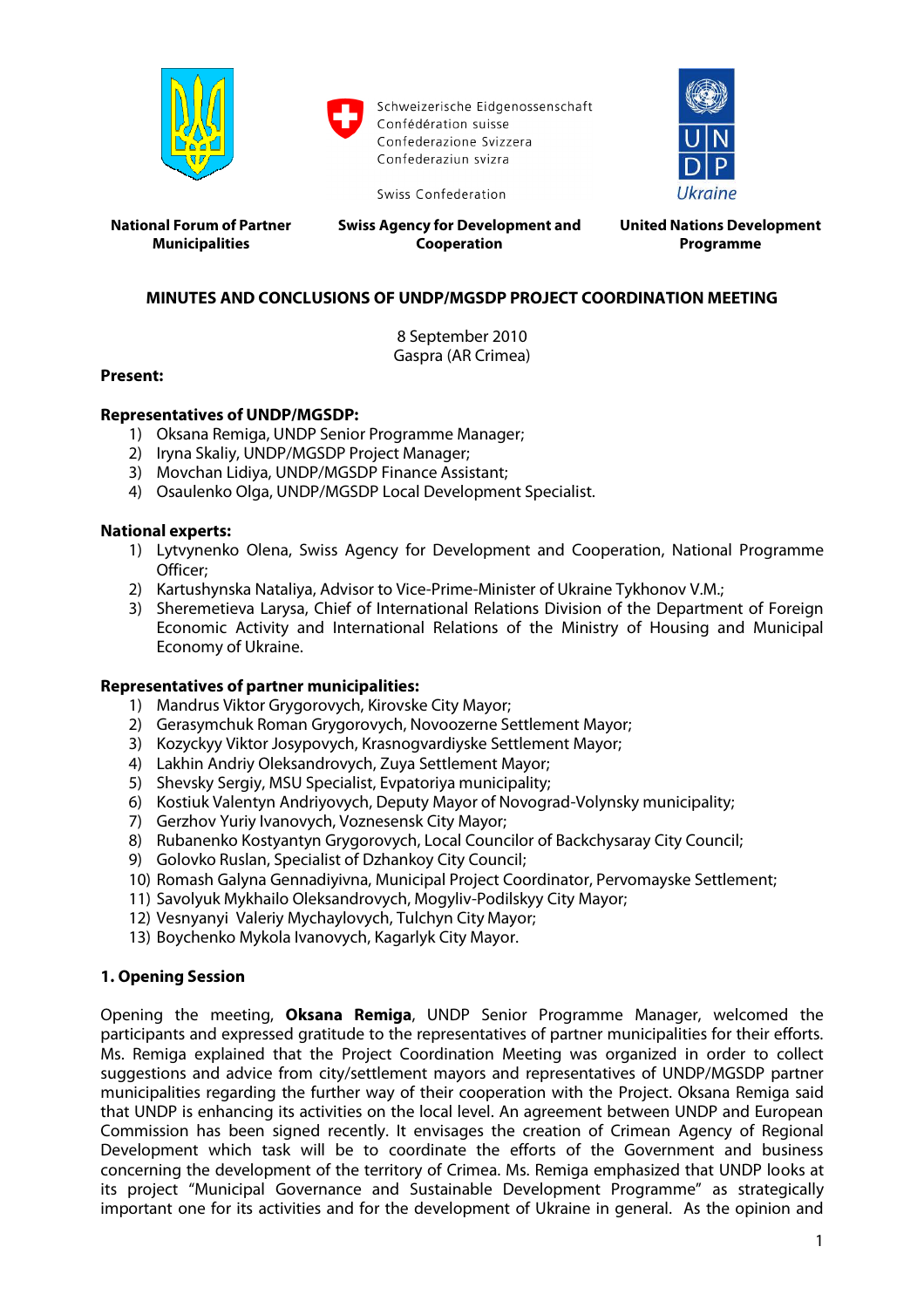vision of local authorities is always of major importance for UNDP, this meeting was aimed at identifying the needs of MGSDP partner municipalities and settlements in order to develop recommendations and identify Project`s priorities for the next year. To develop recommendations for improving Project operation, Independent Backstopping Mission will be held on September 13-25 by Jurg Christen, Executive Director of Swiss Resource Centre and Consultancies for Development SKAT (Switzerland), an international consultant in decentralization.

**Olena Lytvynennko**, SDC National Programme Officer, greeted the participants and briefed them on plans and existing cooperation between SDC and MGSDP in area of public policy reform in Ukraine. Ms. Lytvynenko said that this Project Coordination Meeting was important for SDC as well as for UNDP as its task was to help to elaborate the vision of UNDP/MGSDP work for the next year. SDC looks at UNDP/MGSDP as a mid-term Project and on this stage it is very important to assess the results achieved and elaborate recommendations for the future, and the mission of International Consultant on Decentralization, Jurg Christen, is aimed at fulfilling this task. Olena Lytvynenko also said that the experience gained by UNDP/MGSDP is of high importance to SDC for expanding its activities to different cities of Ukraine. Ms. Lytvynenko suggested that the participants should discuss not only successful experience of their cooperation with UNDP/MGSDP but also draw attention to problems which need to be solved, question which need to be answered, in order to take the drawbacks into consideration when planning the work for the next year.

**Larysa Sheremetieva**, Chief of International Relations Division of the Department of Foreign Economic Activity and International Relations of the Ministry of Housing and Municipal Economy of Ukraine, greeted the participants of the meeting and thanked UNDP and SDC for their efforts to build a better life for the citizens of Ukraine. Ms. Sheremetieva presented the Strategy of Housing and Municipal Economy Reform in Ukraine, which is implemented according to the Programme of Development of Housing Sector of Ukraine for the years 2009-2014. In the framework of the Strategy of Housing and Municipal Economy Reform in Ukraine it is foreseen to implement mutually coordinated tariff and investment policy and the policy of development of internal market, realization of effective anti-monopoly policy and investment reforms in the housing sector. Larysa Sheremetieva expressed expectations of the Ministry of Housing and Municipal Economy of Ukraine that thanks to reform in housing sector this sphere will meet European standards.

**Nataliya Kartushynska**, Advisor to Vice-Prime-Minister of Ukraine Tykhonov V.M., greeted the participants on behalf of Mr. Tykhonov and wished all the participants to have a fruitful discussion.

**Iryna Skaliy**, UNDP/MGSD Project Manager, welcomed the participants and expressed gratitude to Programme bi-lateral donor – Swiss Agency for Development and Cooperation for continued support to Programme activities in Ukraine. Ms. Skaliy reminded that in the course of the meeting the participants are kindly requested to identify strengths and weaknesses of the activities of the Project in order to improve it in the future. Iryna Skaliy also explained that Project Coordination Meeting is especially important this year in light of the upcoming local elections to take place on 31st October 2010 since after them the mayors can be changed and it will take time to get them familiarized with the Programme approach and strategy. Ms. Skaliy identified two major questions for discussion: the study tour to Switzerland for top local decision-makers in Ukraine, which was held on 28 June – 3 July, 2010 with financial support from the Swiss Confederation, experience gained during the study tour and suggested mechanisms for its application in Ukraine; Independent Backstopping Mission (13-25 September) by Jurg Christen, Executive Director of Swiss Resource Centre and Consultancies for Development SKAT (Switzerland), an international consultant in decentralization. Iryna Skaliy also asked the representatives of partner municipalities/settlements to tell about their problems, which can be solved by cooperation with the Project.

#### **2. Presentations of city/settlement mayors and representatives of UNDP/MGSDP partner municipalities/settlements**

The experience of Kirovske municipality (Donetsk Region) was presented by **Viktor Mandrus**, City Mayor. He marked that in 2006, when the city became Programme's partner, there were 15 ACMHs in it. Now there are 32 ACMHs in Kirovske mostly thanks to the efforts of MGSDP. Mr. Mandrus said that UNDP approach really worked and helped local authorities and communities to find mutual understanding and unite efforts to resolve social and economic problems through community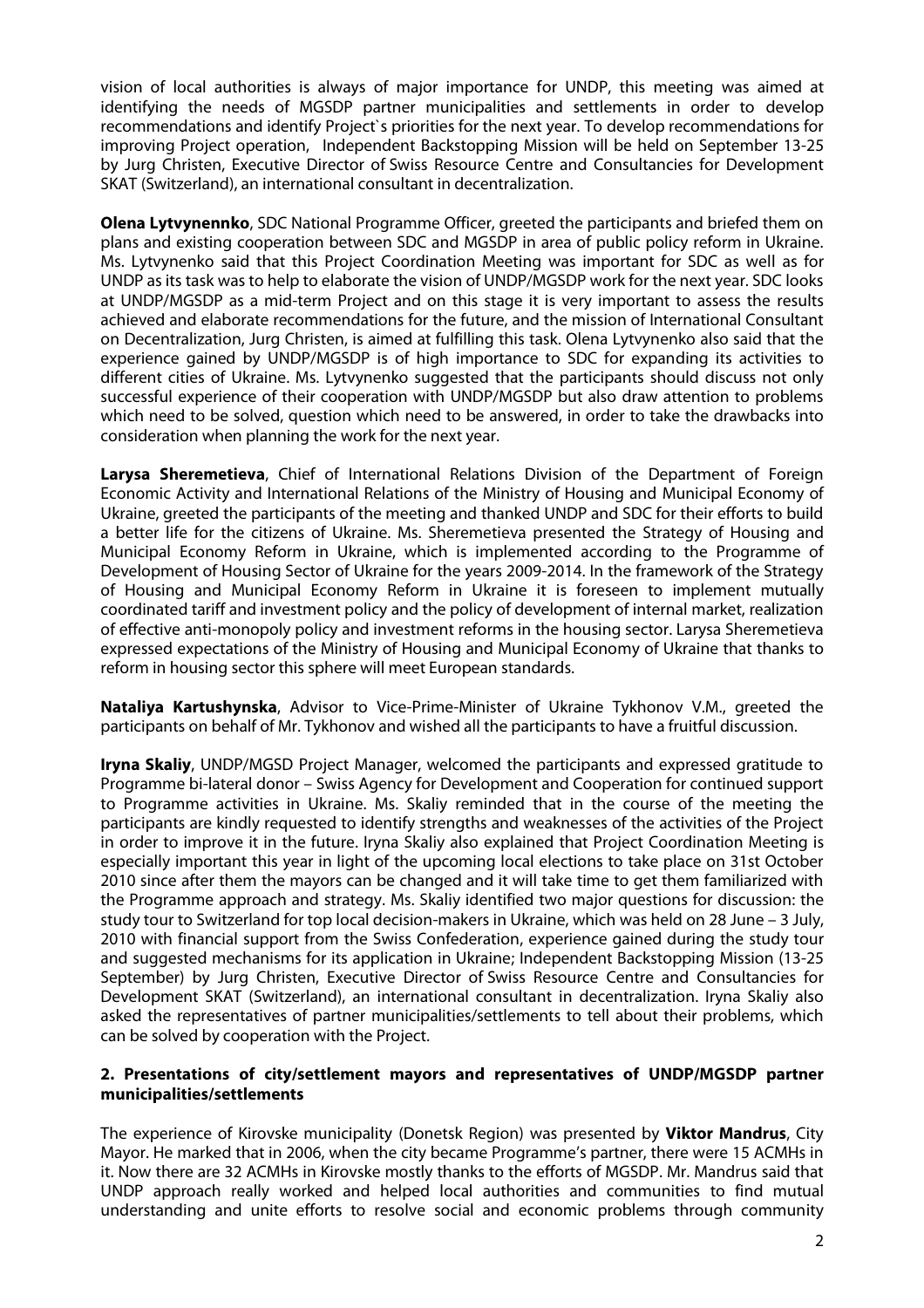initiatives implementation. But this year the major obstacle to cooperation with the Programme was the absence of budget funds. Viktor Mandrus emphasized the importance of housing and municipal economy as a major problematic sphere where the problems need to be solved with the help of UNDP/MGSDP.

**Andriy Lakhin**, Mayor of Zuya Settlement (AR Crimea), said that Zuya works with the Programme since 2009 and during this time 2 ACMHs were established, official internet site of Zuya settlement was created. Mr. Lakhin also marked the lack of budget funds as a major problem this year. He also stressed the injustice of the fact that all the state subventions and grants of international organizations are provided to cities on a cost-sharing basis, which leads to the situation that poor cities do not have the chance to improve anything. While looking at the example of Switzerland we can see that there on the contrary the distribution of funds goes from more wealthy cities to the poorer ones.

**Viktor Kozyckyy**, Krasnogvardiyske Settlement Mayor (AR Crimea), said that the main problem, in addition to the absence of budget funds, is irresponsibility of population and lack of knowledge on community based approach that UNDP/MGSDP uses in its activities. That leads to the lack of initiative and fear to be defrauded. Consequently there is a need to organize broad information campaigns on activities of the Programme and its approach.

**Roman Gerasymchuk**, Mayor of Novoozerne Settlement (AR Crimea), said that they signed Partnership Agreement with UNDP in September 2009 and during this time they learned from the Programme how to work with community and organise it in effective way. Under MGSDP guidance and with its financial support official internet site of Novoozerne settlement was created. 8 community organisations were created during the year of cooperation with MGSDP. And one project is in process of its realization now (installation of heat loss reducing PVC windows in kindergarten). Mr. Gerasymchuk thanked the Programme for the knowledge that it provides and for its activities, he especially marked the training on ACMH creation, conducted by MGSDP Expert, Leonid Tulovsky. Roman Gerasymchuk expressed hope that the problem of housing fund in the settlement will be solved by means of ACMHs creation and added that now there are 45 multiapartment houses in the settlement. Mr. Gerasymchuk thanked UNDP/MGSDP for its efforts and expressed hope for future cooperation.

**Sergiy Shevsky**, Evpatoriya municipality MSU Specialist (AR Crimea), explained how activities in context of MGSDP lead to launch of 6 community projects and creation of 10 ACMHs during one year of cooperation with the Programme. He also marked the importance of the experience that the Programme gives opportunity to gain during study tours, exposure visits and trainings which it organizes. Mr. Shevsky said that in the framework of UNDP/MGSDP Evpatoriya municipality established cooperation with the city of Poland Slups'k and marked the importance and positive effects of this cooperation.

The experience of Novograd-Volynskiy municipality (Zhytomyr Region) was presented by **Valentyn Kostiuk**, Deputy Mayor of Novograd-Volynskiy municipality. The cooperation with MGSDP helped to break passiveness of the communities and mobilise them for solving local problems in the municipality. Now there are more than 30 ACMHs in the city and no ZHEKs at all. People have learned to solve their problems on their own without any help. Mr. Kostiuk thanked UNDP/MGSDP for their informational and financial support in efforts towards mobilizing communities.

**Yuriy Gerzhov**, Voznesensk City Mayor (Mykolayiv Region), shared the experience of municipality in engaging local communities to local decision-making process. Mr. Gerzhov stressed the example of Switzerland as a model of democracy with direct and regular participation of the citizens in managing state and local issues through referendums and elections, and noted that this experience is particularly useful for Ukraine. According to Mr. Gerzhov Project priorities for the next year should be the energy efficiency, Solid Waste Management and healthcare of Urban residents. Yuriy Gerzhov also drew attention to the problem of delays in processing project tranches, and said that unlike mentioned by colleagues from Crimea in Voznesensk there is no problem of lack of information regarding UNDP/MGSDP and its approach.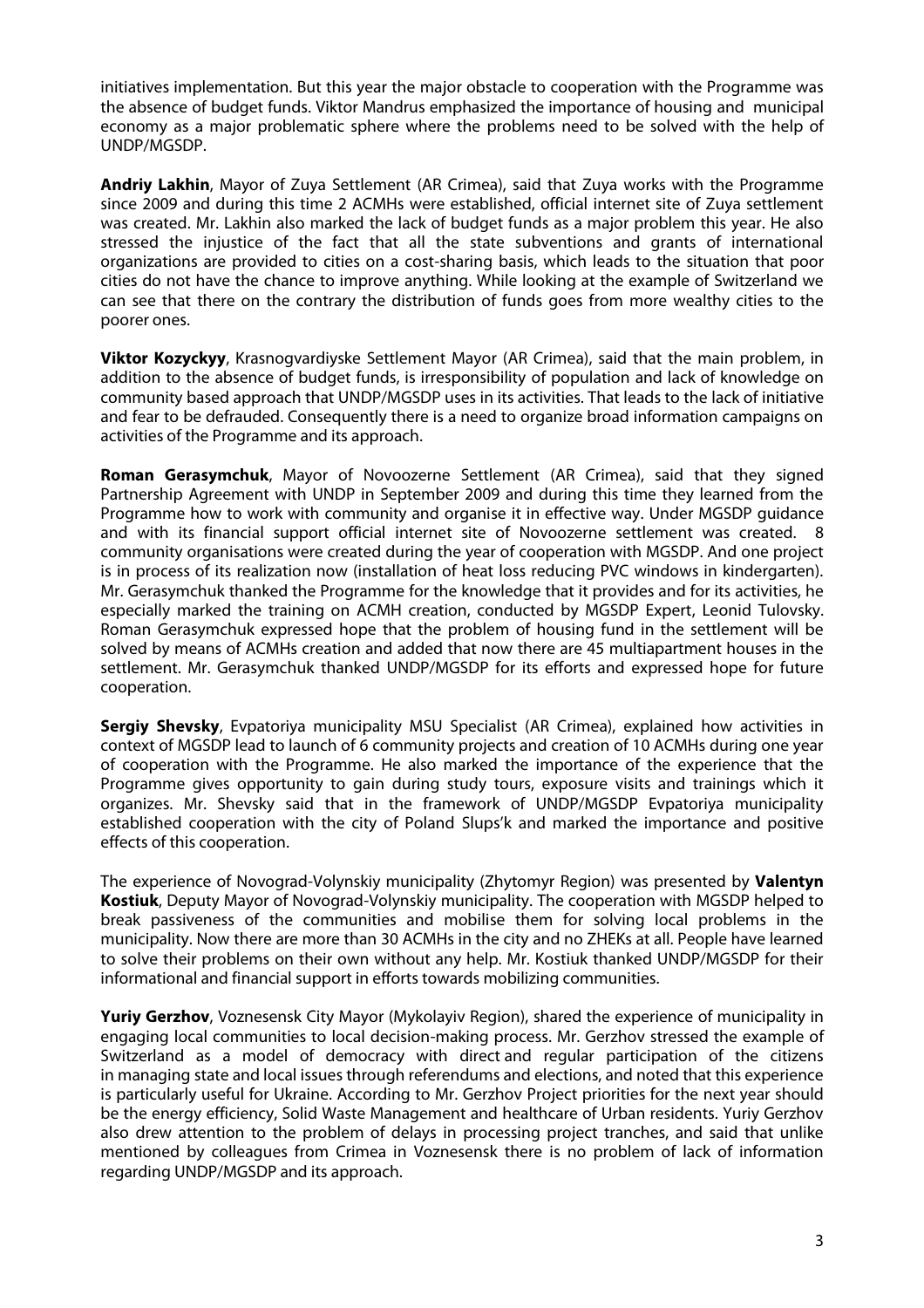According to **Kostyantyn Rubanenko**, Local Councilor of Backchysaray City Council (AR Crimea), the concept of social mobilization is a key point to successful implementation of the Programme in its partner municipalities. He said that as of now Bakhchysaray is not the best example of implementation of the Programme. He explained that by absence of funds in the budget for development and by human factor in the City Council.

**Ruslan Golovko**, Specialist of Dzhankoy City Council (AR Crimea), named what was achieved during cooperation between the municipality and the Programme: 4 community projects were realized, official internet site of Dzhankoy City Council was modernized and highly appreciated by independent assessment agency, etc. Now the municipality plans to establish Quality Management System in Dzhankoy City Council according to the requirements of international standard ISO 9001:2008. Mr. Golovko also stressed the importance of human factor in successful implementation of the Programme. Among the drawbacks of the work of Dzhankoy City Council Ruslan Golovko mentioned that there are still no ACMHs in the city. He blames that on lack of information campaigns on creation and positive effects of ACMHs. Finally, Mr. Golovko thanked MGSDP for its continuous efforts towards successful community mobilization.

**Galyna Romash**, Municipal Project Coordinator of Pervomayske Settlement (AR Crimea), said that they signed Partnership Agreement with UNDP in the end of 2008. But the problem of absence of budget funds is a major obstacle in the process of implementation of community projects with the Programme support. Having visited Switzerland last year Ms. Romash mentioned that in Switzerland they provide support to small and middle businesses, which is a very good practice in her view. Galyna Romash said that publication of UNDP/MGSDP Success Stories was a great practice which helped people believe in their own abilities to change their lives and also suggest to make videos illustrating this success stories and activities of the Programme as a whole and make them available for community members.

**Mykhailo Savolyuk**, Mogyliv-Podilskyy City Mayor (Vinnytsia Region), mentioned that 5 community projects have been realized with support of UNDP/MGSDP and an official internet site for City Council have been created. But the most important thing is that the Programme's approach has been picked up by the municipality and around 100 projects have been implemented by the efforts of the municipality without support of the Programme. According to Mr. Savolyuk Project's priorities should include solving Solid Waste Management problem (for example, by introducing package tax), ACMHs creation, conducting seminars, exposure visits and study tours, making information video clips about activities of MGSDP and advantages of ACMHs creation, energy efficiency (conducting energy audit and installing energy regulating technologies).

**Valeriy Vesnyanyi** , Tulchyn City Mayor (Vinnytsia Region), agreed with the previous speaker about the need to conduct information campaigns for communities about creation of ACMHs and making video clips available for them. Mr. Vesnyanyi thanked for the continuous efforts of UNDP/MGSDP and especially for its support in creation of official internet site for Tulchyn City Council. Valeriy Vesnyanyi asked to make everything possible to foster financing of community projects and marked the problem of Solid Waste Management as a priority.

**Mykola Boychenko**, Kagarlyk City Mayor (Kyiv Region), also marked the problem of Solid Waste Management and said that inter-municipal cooperation should be used more actively.

### **3. Recommendations of the participants of the Project Coordination Meeting**

In the process of discussion, the participants of the Meeting worked out the following recommendations which are to be taken into consideration by the management of UNDP and donor organizations in planning the activities of MGSDP for the next year:

- The energy-saving initiatives, problem of Solid Waste Management, creation of ACMHs and implementation of community projects should be a priority for UNDP/MGSDP support in 2011.
- After the Independent Backstopping Mission (13-25 September, 2010) by Jurg Christen, Executive Director of Swiss Resource Centre and Consultancies for Development SKAT (Switzerland) recommendation on SWM will be elaborated and disseminated among UNDP/MGSDP partner municipalities.